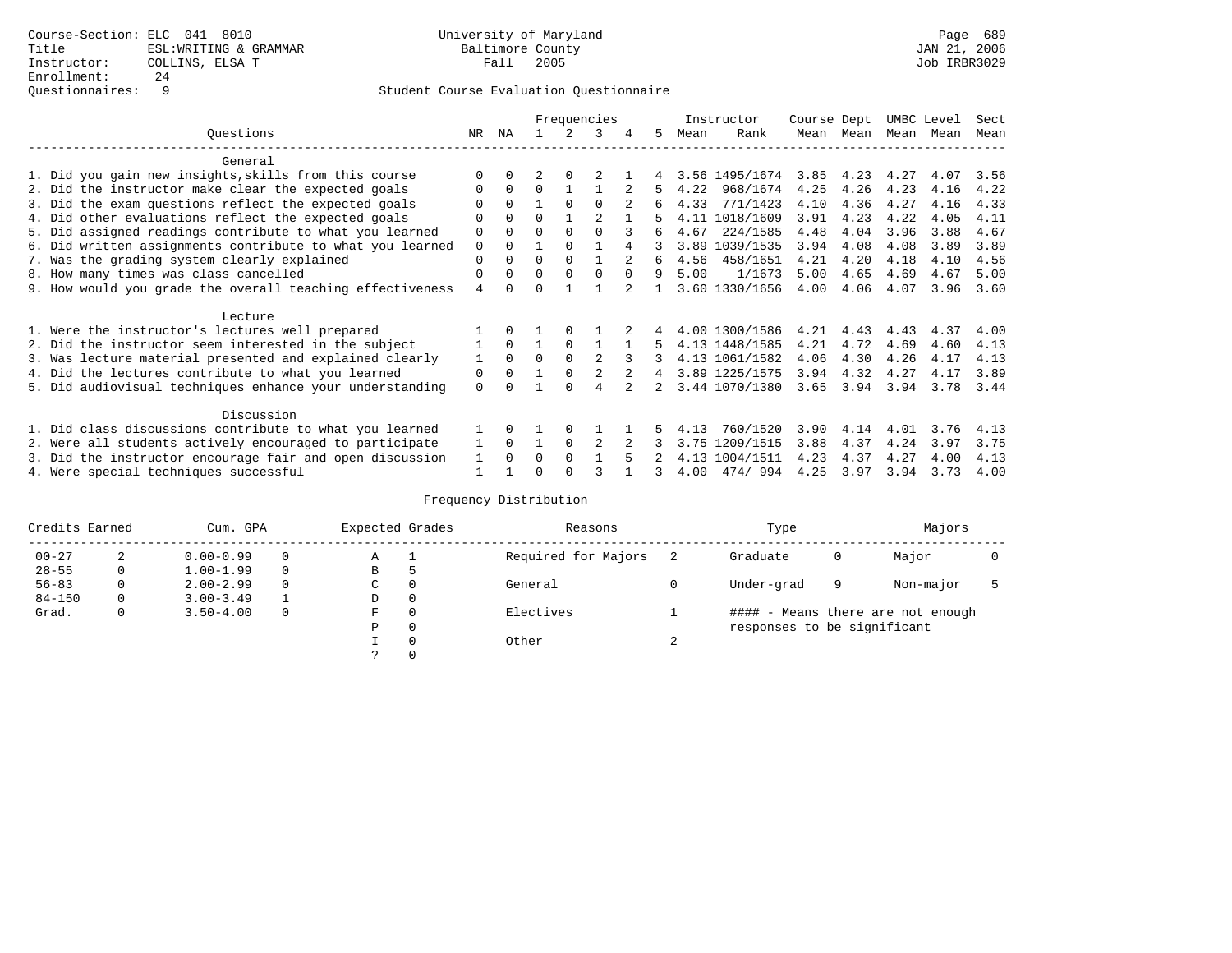|                                                           |          |          |              | Frequencies    |                |               |                | Instructor |                | Course Dept |           | UMBC Level |      | Sect |
|-----------------------------------------------------------|----------|----------|--------------|----------------|----------------|---------------|----------------|------------|----------------|-------------|-----------|------------|------|------|
| Ouestions                                                 | NR       | ΝA       |              | $\mathcal{L}$  | 3              | 4             | 5              | Mean       | Rank           |             | Mean Mean | Mean       | Mean | Mean |
| General                                                   |          |          |              |                |                |               |                |            |                |             |           |            |      |      |
| 1. Did you gain new insights, skills from this course     |          | 0        | 0            | $\Omega$       |                |               |                |            | 4.14 1075/1674 | 3.85        | 4.23      | 4.27       | 4.07 | 4.14 |
| 2. Did the instructor make clear the expected goals       |          | $\Omega$ | $\Omega$     | $\Omega$       |                |               | 3              | 4.29       | 894/1674       | 4.25        | 4.26      | 4.23       | 4.16 | 4.29 |
| 3. Did the exam questions reflect the expected goals      |          | $\Omega$ |              | $\Omega$       | $\Omega$       | 4             |                |            | 3.86 1131/1423 | 4.10        | 4.36      | 4.27       | 4.16 | 3.86 |
| 4. Did other evaluations reflect the expected goals       | 9        | $\Omega$ | U            | $\overline{2}$ |                |               |                |            | 3.71 1348/1609 | 3.91        | 4.23      | 4.22       | 4.05 | 3.71 |
| 5. Did assigned readings contribute to what you learned   | 9        | 0        | 0            |                | $\Omega$       |               | 4              | 4.29       | 530/1585       | 4.48        | 4.04      | 3.96       | 3.88 | 4.29 |
| 6. Did written assignments contribute to what you learned | 9        | $\Omega$ | 0            |                |                | $\mathcal{P}$ | 3              | 4.00       | 870/1535       | 3.94        | 4.08      | 4.08       | 3.89 | 4.00 |
| 7. Was the grading system clearly explained               | 9        |          | 0            |                | $\mathfrak{D}$ |               |                |            | 3.86 1258/1651 | 4.21        | 4.20      | 4.18       | 4.10 | 3.86 |
| 8. How many times was class cancelled                     | 9        |          | $\Omega$     | $\Omega$       | $\Omega$       | $\Omega$      | 7              | 5.00       | 1/1673         | 5.00        | 4.65      | 4.69       | 4.67 | 5.00 |
| 9. How would you grade the overall teaching effectiveness | 10       |          |              | <sup>n</sup>   |                |               | 3              | 4.40       | 522/1656       | 4.00        | 4.06      | 4.07       | 3.96 | 4.40 |
| Lecture                                                   |          |          |              |                |                |               |                |            |                |             |           |            |      |      |
| 1. Were the instructor's lectures well prepared           |          |          |              |                |                |               |                | 4.43       | 974/1586       | 4.21        | 4.43      | 4.43       | 4.37 | 4.43 |
| 2. Did the instructor seem interested in the subject      | 9        | $\Omega$ | $\Omega$     |                | $\Omega$       | 2             | 4              |            | 4.29 1383/1585 | 4.21        | 4.72      | 4.69       | 4.60 | 4.29 |
| 3. Was lecture material presented and explained clearly   | 9        | 0        | 0            | $\Omega$       |                |               | 3              |            | 4.00 1129/1582 | 4.06        | 4.30      | 4.26       | 4.17 | 4.00 |
| 4. Did the lectures contribute to what you learned        | 9        | $\Omega$ | <sup>0</sup> |                |                |               | 3              |            | 4.00 1138/1575 | 3.94        | 4.32      | 4.27       | 4.17 | 4.00 |
| 5. Did audiovisual techniques enhance your understanding  | 9        |          |              |                |                |               | $\overline{2}$ | 3.86       | 831/1380       | 3.65        | 3.94      | 3.94       | 3.78 | 3.86 |
| Discussion                                                |          |          |              |                |                |               |                |            |                |             |           |            |      |      |
| 1. Did class discussions contribute to what you learned   | 10       | 0        | U            |                |                |               |                | 3.67       | 1092/1520      | 3.90        | 4.14      | 4.01       | 3.76 | 3.67 |
| 2. Were all students actively encouraged to participate   |          |          |              | 0              |                | $\Omega$      | 4              | 4.00       | 1024/1515      | 3.88        | 4.37      | 4.24       | 3.97 | 4.00 |
| 3. Did the instructor encourage fair and open discussion  | 10<br>10 |          | U            |                | 0              |               |                | 4.33       | 816/1511       | 4.23        | 4.37      | 4.27       | 4.00 | 4.33 |
| 4. Were special techniques successful                     | 10       |          |              |                |                |               |                | 4.50       | 205/994        | 4.25        | 3.97      | 3.94       | 3.73 | 4.50 |

| Credits Earned | Cum. GPA |               |          | Expected Grades |   | Reasons             | Type                        |    | Majors                            |     |
|----------------|----------|---------------|----------|-----------------|---|---------------------|-----------------------------|----|-----------------------------------|-----|
| $00 - 27$      |          | $0.00 - 0.99$ |          | Α               | 4 | Required for Majors | Graduate                    | 0  | Major                             |     |
| $28 - 55$      | 0        | $1.00 - 1.99$ |          | В               |   |                     |                             |    |                                   |     |
| $56 - 83$      | 0        | $2.00 - 2.99$ | $\Omega$ | $\sim$<br>◡     |   | General             | Under-grad                  | 16 | Non-major                         | -11 |
| $84 - 150$     | 0        | $3.00 - 3.49$ |          | D               | 0 |                     |                             |    |                                   |     |
| Grad.          | 0        | $3.50 - 4.00$ |          | F               | 0 | Electives           |                             |    | #### - Means there are not enough |     |
|                |          |               |          | Ρ               | 0 |                     | responses to be significant |    |                                   |     |
|                |          |               |          |                 | 0 | Other               |                             |    |                                   |     |
|                |          |               |          | $\mathcal{L}$   |   |                     |                             |    |                                   |     |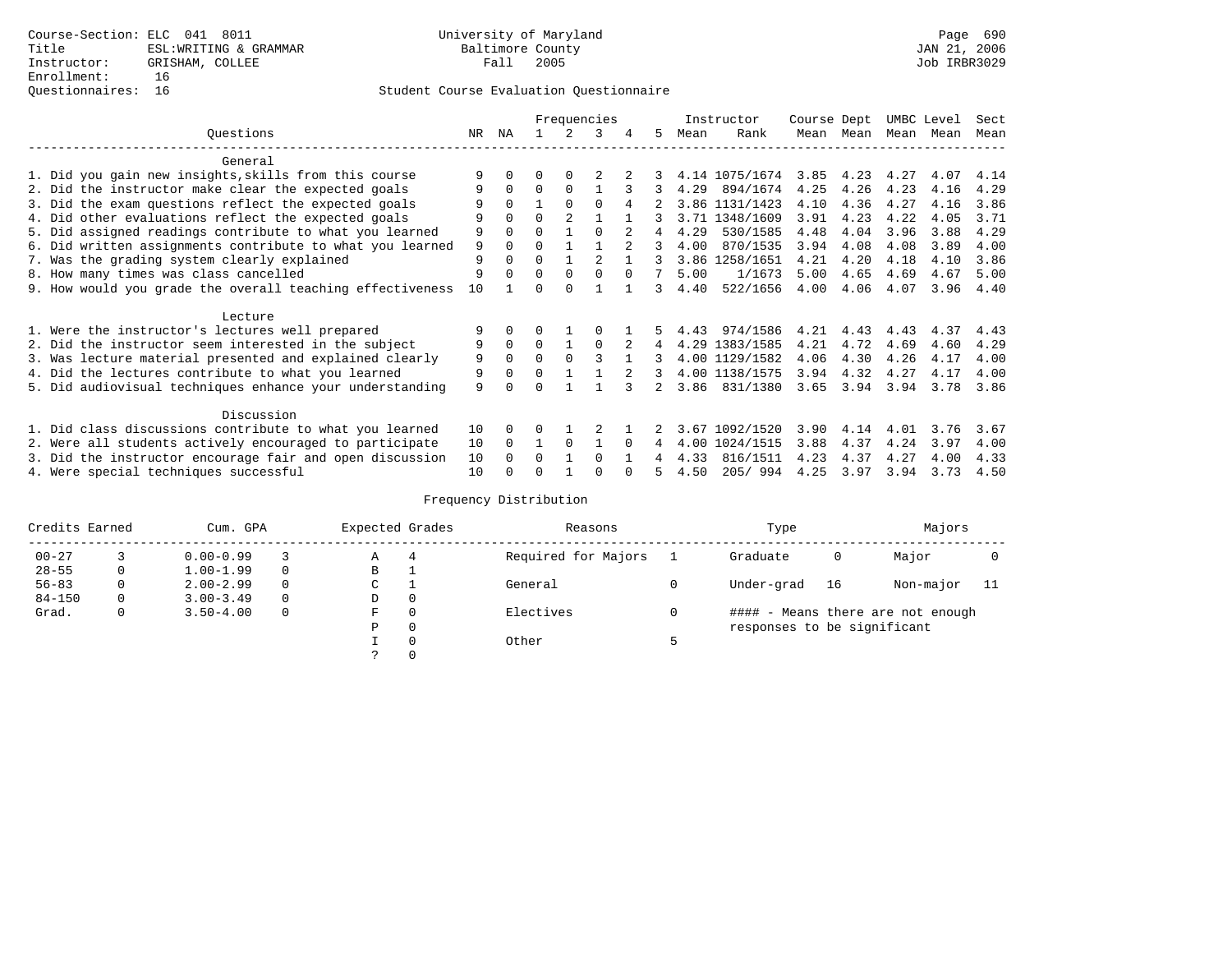|                                                           |                |                |              |                     | Frequencies    |                |                |         | Instructor     | Course Dept UMBC Level |                     |      |      | Sect |
|-----------------------------------------------------------|----------------|----------------|--------------|---------------------|----------------|----------------|----------------|---------|----------------|------------------------|---------------------|------|------|------|
| Questions                                                 |                | NR NA          | 1            | 2                   | 3              | 4              | 5              | Mean    | Rank           |                        | Mean Mean Mean Mean |      |      | Mean |
|                                                           |                |                |              |                     |                |                |                |         |                |                        |                     |      |      |      |
| General                                                   |                |                |              |                     |                |                |                |         |                |                        |                     |      |      |      |
| 1. Did you gain new insights, skills from this course     | 2              | 0              | $\mathbf 0$  | $\overline{c}$      | 2              | 2              | 5              |         | 3.91 1322/1674 | 3.91                   | 4.23                | 4.27 | 4.07 | 3.91 |
| 2. Did the instructor make clear the expected goals       | $\overline{a}$ | $\mathbf 0$    | $\mathbf{0}$ | $\mathbf 0$         | 3              | 3              | 5              |         | 4.18 1009/1674 | 4.18                   | 4.26                | 4.23 | 4.16 | 4.18 |
| 3. Did the exam questions reflect the expected goals      | 2              | $\mathbf 0$    | $\mathbf{0}$ | $\mathbf 0$         | $\overline{2}$ | 2              | 7              | 4.45    | 636/1423       | 4.45                   | 4.36                | 4.27 | 4.16 | 4.45 |
| 4. Did other evaluations reflect the expected goals       | 2              | 0              | $\mathbf{0}$ | $\mathbf 0$         | $\mathbf{1}$   | 5              | 5              | 4.36    | 701/1609       | 4.36                   | 4.23                | 4.22 | 4.05 | 4.36 |
| 5. Did assigned readings contribute to what you learned   | 2              | $\mathbf 0$    | $\mathbf{1}$ | $\mathbf{1}$        | $\mathbf{1}$   | 2              | 6              | 4.00    | 769/1585       | 4.00                   | 4.04                | 3.96 | 3.88 | 4.00 |
| 6. Did written assignments contribute to what you learned | $\sqrt{2}$     | $\mathbf 0$    | 2            | $\mathbf{1}$        | $\mathbf{1}$   | $\overline{2}$ | 5              |         | 3.64 1223/1535 | 3.64                   | 4.08                | 4.08 | 3.89 | 3.64 |
| 7. Was the grading system clearly explained               | $\sqrt{2}$     | $\Omega$       | $\mathbf{0}$ | $\mathbf{1}$        | $\mathbf 0$    | $\overline{4}$ | 6              | 4.36    | 727/1651       | 4.36                   | 4.20                | 4.18 | 4.10 | 4.36 |
| 8. How many times was class cancelled                     | $\overline{2}$ | $\mathbf{1}$   | $\mathbf{0}$ | $\mathbf 0$         | $\overline{2}$ | $\mathbf{1}$   | 7              |         | 4.50 1203/1673 | 4.50                   | 4.65                | 4.69 | 4.67 | 4.50 |
| 9. How would you grade the overall teaching effectiveness | 2              | $\Omega$       | $\Omega$     | $\Omega$            | $\overline{a}$ | $\mathbf{1}$   | 8              |         | 4.55 352/1656  | 4.55                   | 4.06                | 4.07 | 3.96 | 4.55 |
| Lecture                                                   |                |                |              |                     |                |                |                |         |                |                        |                     |      |      |      |
| 1. Were the instructor's lectures well prepared           | 3              | $\mathbf 0$    | $\mathbf 0$  | $\mathbf 0$         | $\mathbf{0}$   | 3              | 7              | 4.70    | 618/1586       | 4.70                   | 4.43                | 4.43 | 4.37 | 4.70 |
| 2. Did the instructor seem interested in the subject      | $\overline{a}$ | 0              | 0            | $\mathbf 0$         | 1              | 3              | 7              |         | 4.55 1191/1585 | 4.55                   | 4.72                | 4.69 | 4.60 | 4.55 |
| 3. Was lecture material presented and explained clearly   | 2              | $\mathbf 0$    | $\mathbf 0$  | 0                   | 3              | 2              | 6              | 4.27    | 914/1582       | 4.27                   | 4.30                | 4.26 | 4.17 | 4.27 |
| 4. Did the lectures contribute to what you learned        | 2              | $\Omega$       | $\mathbf{0}$ | 1                   | 3              | $\mathbf 1$    | 6              |         | 4.09 1103/1575 | 4.09                   | 4.32                | 4.27 | 4.17 | 4.09 |
|                                                           |                | $\mathbf 0$    | $\mathbf 0$  | $\mathbf 0$         | $\overline{3}$ | $\overline{a}$ |                |         |                |                        |                     |      |      |      |
| 5. Did audiovisual techniques enhance your understanding  | $\overline{a}$ |                |              |                     |                |                | 6              | 4.27    | 472/1380       | 4.27                   | 3.94                | 3.94 | 3.78 | 4.27 |
| Discussion                                                |                |                |              |                     |                |                |                |         |                |                        |                     |      |      |      |
| 1. Did class discussions contribute to what you learned   | 2              | 0              | 0            | 3                   | 2              | 1              | 5              |         | 3.73 1051/1520 | 3.73                   | 4.14                | 4.01 | 3.76 | 3.73 |
| 2. Were all students actively encouraged to participate   | 2              | $\mathbf 0$    | 2            | $\overline{a}$      | $\mathbf{1}$   | 2              | $\overline{4}$ |         | 3.36 1352/1515 | 3.36                   | 4.37                | 4.24 | 3.97 | 3.36 |
| 3. Did the instructor encourage fair and open discussion  | 2              | $\mathbf 0$    | $\mathbf 1$  | $\mathsf{O}\xspace$ | $\overline{2}$ | 2              | 6              |         | 4.09 1021/1511 | 4.09                   | 4.37                | 4.27 | 4.00 | 4.09 |
| 4. Were special techniques successful                     | $\overline{a}$ | $\mathbf{1}$   | 2            | $\mathbf{1}$        | $\mathbf{1}$   | $\mathbf{1}$   | 5              | 3.60    | 699/994        | 3.60                   | 3.97                | 3.94 | 3.73 | 3.60 |
|                                                           |                |                |              |                     |                |                |                |         |                |                        |                     |      |      |      |
| Laboratory                                                |                |                |              |                     |                |                |                |         |                |                        |                     |      |      |      |
| 1. Did the lab increase understanding of the material     | 6              | 0              | 1            | 0                   | 2              | 1              | 3              | 3.71    | 219/ 265       | 3.71                   | 4.06                | 4.23 | 3.97 | 3.71 |
| 2. Were you provided with adequate background information | 5              | $\mathbf 0$    | $\mathbf{0}$ | $\mathbf{1}$        | 2              | 2              | 3              | 3.88    | 211/ 278       | 3.88                   | 4.21                | 4.19 | 3.97 | 3.88 |
| 3. Were necessary materials available for lab activities  | 5              | 2              | $\mathbf 0$  | 1                   | 1              | $\mathbf{1}$   | 3              | 4.00    | 215/ 260       | 4.00                   | 4.43                | 4.46 | 4.41 | 4.00 |
| 4. Did the lab instructor provide assistance              | 5              | $\mathbf 0$    | $\mathbf 0$  | $\mathbf 0$         | 2              | 2              | $\overline{4}$ | 4.25    | 159/ 259       | 4.25                   | 4.21                | 4.33 | 4.19 | 4.25 |
| 5. Were requirements for lab reports clearly specified    | 5              | $\mathbf{1}$   | $\Omega$     | $\Omega$            | $\overline{a}$ | 3              | $\overline{2}$ | 4.00    | 150/233        | 4.00                   | 4.36                | 4.20 | 4.00 | 4.00 |
|                                                           |                |                |              |                     |                |                |                |         |                |                        |                     |      |      |      |
| Seminar                                                   |                |                |              |                     |                |                |                |         |                |                        |                     |      |      |      |
| 1. Were assigned topics relevant to the announced theme   | 5              | 2              | 0            | 0                   | 1              | 2              | 3              | 4.33    | 67/ 103        | 4.33                   | 4.39                | 4.41 | 4.33 | 4.33 |
| 2. Was the instructor available for individual attention  | 5              | $\mathbf{1}$   | $\mathbf 0$  | 0                   | $\mathbf{0}$   | 2              | 5              | 4.71    | 48/ 101        | 4.71                   | 4.33                | 4.48 | 4.18 | 4.71 |
| 3. Did research projects contribute to what you learned   | 5              | 2              | $\Omega$     | $\Omega$            | $\mathbf{1}$   | $\mathbf{1}$   |                | 4, 4.50 | 43/<br>95      | 4.50                   | 4.15                | 4.31 | 3.99 | 4.50 |
| 4. Did presentations contribute to what you learned       | 5              | 2              | $\mathsf 0$  | $\mathsf{O}\xspace$ | $\overline{2}$ | $\mathbf 0$    | 4              | 4.33    | 59/<br>99      | 4.33                   | 4.36                | 4.39 | 4.10 | 4.33 |
| 5. Were criteria for grading made clear                   | 5              | $\overline{2}$ | $\mathbf 0$  | $\mathbf 0$         | $\mathbf{1}$   | $\mathbf 1$    | 4              | 4.50    | 38/<br>97      | 4.50                   | 3.76                | 4.14 | 3.69 | 4.50 |
|                                                           |                |                |              |                     |                |                |                |         |                |                        |                     |      |      |      |
| Field Work                                                |                |                |              |                     |                |                |                |         |                |                        |                     |      |      |      |
| 1. Did field experience contribute to what you learned    | 5              | 0              | 3            | $\mathbf 0$         | 0              | 3              | 2              | 3.13    | 57/<br>76      | 3.13                   | 3.36                | 3.98 | 3.32 | 3.13 |
| 2. Did you clearly understand your evaluation criteria    | 5              | $\mathbf 0$    | $\mathbf{1}$ | $\mathbf{1}$        | $\mathbf{1}$   | 3              | 2              | 3.50    | 50/<br>77      | 3.50                   | 3.65                | 3.93 | 3.42 | 3.50 |
| 3. Was the instructor available for consultation          | 5              | 2              | $\mathbf 0$  | $\mathbf{1}$        | $\mathsf 0$    | 0              | 5              | 4.50    | 29/<br>53      | 4.50                   | 4.19                | 4.45 | 4.34 | 4.50 |
| 4. To what degree could you discuss your evaluations      | 5              | 2              | $\mathbf 0$  | $\mathbf{1}$        | $\mathbf{1}$   | $\mathbf{1}$   | $\overline{3}$ | 4.00    | 26/<br>48      | 4.00                   | 3.86                | 4.12 | 4.00 | 4.00 |
| 5. Did conferences help you carry out field activities    | 5              | $\mathbf{1}$   | $\mathbf 0$  | $\mathbf 0$         | $\overline{2}$ | 2              | 3              | 4.14    | 32/<br>49      | 4.14                   | 3.74                | 4.27 | 4.30 | 4.14 |
| Self Paced                                                |                |                |              |                     |                |                |                |         |                |                        |                     |      |      |      |
| 1. Did self-paced system contribute to what you learned   | 5              | 0              | 1            | 0                   | 1              | 2              | 4              | 4.00    | 29/<br>61      | 4.00                   | 4.03                | 4.09 | 3.87 | 4.00 |
| 2. Did study questions make clear the expected goal       | 5              | $\mathbf 0$    | $\mathbf 0$  | 1                   | $\mathbf 0$    | 4              | $\overline{3}$ | 4.13    | 52<br>28/      | 4.13                   | 4.21                | 4.26 | 3.91 | 4.13 |
| 3. Were your contacts with the instructor helpful         | 5              | $\mathbf 0$    | $\mathbf{0}$ | $\mathbf{1}$        | $\mathbf{0}$   | 3              | $\overline{4}$ | 4.25    | 50<br>35/      | 4.25                   | 4.23                | 4.44 | 4.39 | 4.25 |
| 4. Was the feedback/tutoring by proctors helpful          | 5              | $\mathbf{1}$   | $\mathbf 0$  | $\mathsf{O}$        | $\mathbf{1}$   | 2              | $\overline{4}$ | 4.43    | 20/<br>35      | 4.43                   | 4.22                | 4.36 | 3.92 | 4.43 |
| 5. Were there enough proctors for all the students        | 5              | $\mathbf{1}$   | $\Omega$     | $\Omega$            | $\overline{2}$ | $\overline{2}$ | 3              | 4.14    | 19/<br>31      | 4.14 4.25              |                     | 4.34 | 3.88 | 4.14 |
|                                                           |                |                |              |                     |                |                |                |         |                |                        |                     |      |      |      |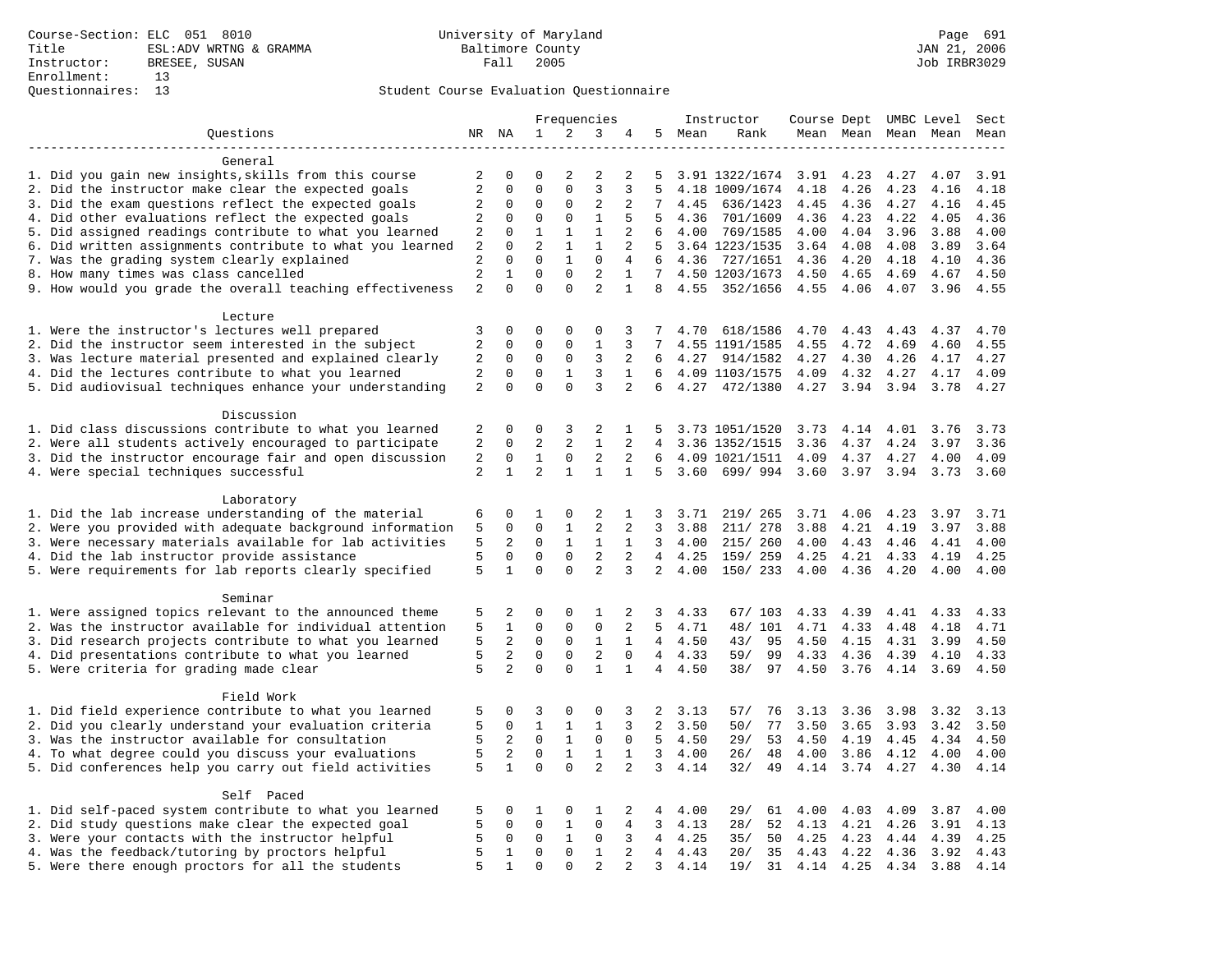|                    | Course-Section: ELC 051 8010 | University of Maryland                  | Page 691     |
|--------------------|------------------------------|-----------------------------------------|--------------|
| Title              | ESL:ADV WRTNG & GRAMMA       | Baltimore County                        | JAN 21, 2006 |
| Instructor:        | BRESEE, SUSAN                | 2005<br>Fall                            | Job IRBR3029 |
| Enrollment:        |                              |                                         |              |
| Ouestionnaires: 13 |                              | Student Course Evaluation Ouestionnaire |              |

| Credits Earned |          | Cum. GPA      |          |   | Expected Grades | Reasons             | Type                        |    | Majors                            |  |
|----------------|----------|---------------|----------|---|-----------------|---------------------|-----------------------------|----|-----------------------------------|--|
| $00 - 27$      |          | $0.00 - 0.99$ |          | Α | 6               | Required for Majors | Graduate                    | 0  | Major                             |  |
| $28 - 55$      | 0        | $1.00 - 1.99$ |          | В | 4               |                     |                             |    |                                   |  |
| $56 - 83$      | $\Omega$ | $2.00 - 2.99$ | $\Omega$ | C | $\Omega$        | General             | Under-grad                  | 13 | Non-major                         |  |
| $84 - 150$     |          | $3.00 - 3.49$ |          | D | $\Omega$        |                     |                             |    |                                   |  |
| Grad.          | 0        | $3.50 - 4.00$ | $\Omega$ | F | $\Omega$        | Electives           |                             |    | #### - Means there are not enough |  |
|                |          |               |          | Ρ | $\Omega$        |                     | responses to be significant |    |                                   |  |
|                |          |               |          |   | $\Omega$        | Other               |                             |    |                                   |  |
|                |          |               |          |   |                 |                     |                             |    |                                   |  |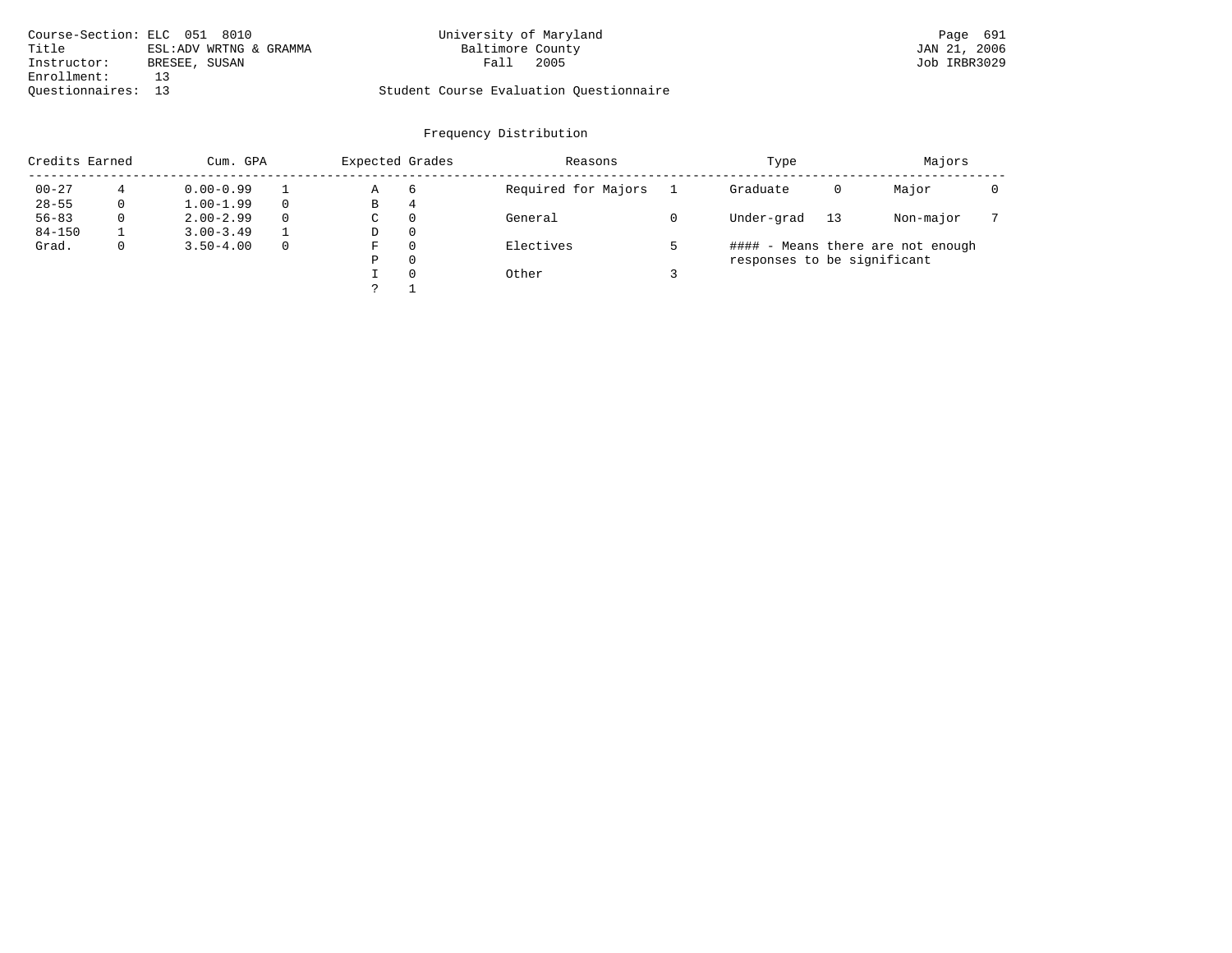### Questionnaires: 12 Student Course Evaluation Questionnaire

|                                                                                                                  |                                  | Frequencies                |                            |                  | Instructor                     | Course Dept UMBC Level |                   |         |                            | Sect         |              |                     |              |              |
|------------------------------------------------------------------------------------------------------------------|----------------------------------|----------------------------|----------------------------|------------------|--------------------------------|------------------------|-------------------|---------|----------------------------|--------------|--------------|---------------------|--------------|--------------|
| Questions                                                                                                        |                                  | NR NA                      | 1                          | 2                | 3                              | 4                      |                   | 5 Mean  | Rank                       |              |              | Mean Mean Mean Mean |              | Mean         |
|                                                                                                                  |                                  |                            |                            |                  |                                |                        |                   |         |                            |              |              |                     |              |              |
| General                                                                                                          |                                  |                            |                            |                  |                                |                        |                   |         |                            |              |              |                     |              |              |
| 1. Did you gain new insights, skills from this course                                                            | 2                                | $\mathbf 0$                | 0                          | $\overline{2}$   | 2                              | 2                      | 4                 |         | 3.80 1385/1674             | 3.80         | 4.23         | 4.27                | 4.07         | 3.80         |
| 2. Did the instructor make clear the expected goals                                                              | $\overline{2}$                   | $\mathbf 0$                | $\mathbf 0$                | $\mathbf 0$      | 3                              | 3                      | 4                 |         | 4.10 1077/1674             | 4.10         | 4.26         | 4.23                | 4.16         | 4.10         |
| 3. Did the exam questions reflect the expected goals                                                             | $\overline{c}$<br>$\overline{2}$ | $\mathbf 0$                | $\mathbf 0$<br>$\mathbf 0$ | 0<br>$\mathbf 0$ | $\overline{2}$<br>$\mathbf{1}$ | 2                      | 6<br>$\mathbf{3}$ | 4.40    | 697/1423                   | 4.40         | 4.36         | 4.27                | 4.16         | 4.40<br>4.20 |
| 4. Did other evaluations reflect the expected goals<br>5. Did assigned readings contribute to what you learned   | 2                                | $\mathbf 0$<br>$\mathbf 0$ | $\mathbf{1}$               | $\mathbf{1}$     | $\mathbf{1}$                   | 6<br>3                 | 4                 | 4.20    | 930/1609<br>3.80 1006/1585 | 4.20<br>3.80 | 4.23<br>4.04 | 4.22<br>3.96        | 4.05<br>3.88 | 3.80         |
| 6. Did written assignments contribute to what you learned                                                        | $\overline{2}$                   | $\mathbf 0$                | $\overline{a}$             | $\mathbf{1}$     | $\overline{2}$                 | $\Omega$               | 5                 |         | 3.50 1295/1535             | 3.50         | 4.08         | 4.08                | 3.89         | 3.50         |
| 7. Was the grading system clearly explained                                                                      | $\overline{c}$                   | $\Omega$                   | $\mathbf 0$                | $\mathbf 0$      | $\mathbf{1}$                   | 3                      | 6                 |         | 4.50 524/1651              | 4.50         | 4.20         | 4.18                | 4.10         | 4.50         |
| 8. How many times was class cancelled                                                                            | $\overline{2}$                   | 1                          | $\mathbf 0$                | $\mathbf 0$      | $\overline{2}$                 | $\mathbf{1}$           | 6                 |         | 4.44 1267/1673             | 4.44         | 4.65         | 4.69                | 4.67         | 4.44         |
| 9. How would you grade the overall teaching effectiveness                                                        | $\overline{2}$                   | $\Omega$                   | $\Omega$                   | $\Omega$         | $\overline{a}$                 | $\mathbf{1}$           | $7^{\circ}$       | 4.50    | 381/1656                   | 4.50         | 4.06         | 4.07                | 3.96         | 4.50         |
|                                                                                                                  |                                  |                            |                            |                  |                                |                        |                   |         |                            |              |              |                     |              |              |
| Lecture                                                                                                          |                                  |                            |                            |                  |                                |                        |                   |         |                            |              |              |                     |              |              |
| 1. Were the instructor's lectures well prepared                                                                  | $\overline{2}$                   | $\mathbf 0$                | $\mathbf 0$                | $\mathbf{0}$     | 1                              | 3                      | 6                 | 4.50    | 858/1586                   | 4.50         | 4.43         | 4.43                | 4.37         | 4.50         |
| 2. Did the instructor seem interested in the subject                                                             | $\overline{2}$                   | $\mathbf 0$                | 0                          | $\mathbf 0$      | 1                              | 3                      | 6                 |         | 4.50 1225/1585             | 4.50         | 4.72         | 4.69                | 4.60         | 4.50         |
| 3. Was lecture material presented and explained clearly                                                          | 2                                | $\mathbf 0$                | $\mathbf 0$                | $\mathbf 0$      | 3                              | 2                      | 5                 | 4.20    | 998/1582                   | 4.20         | 4.30         | 4.26                | 4.17         | 4.20         |
| 4. Did the lectures contribute to what you learned                                                               | 2                                | $\Omega$                   | $\mathbf 0$                | 1                | 3                              | $\mathbf{1}$           | $5^{\circ}$       |         | 4.00 1138/1575             | 4.00         | 4.32         | 4.27                | 4.17         | 4.00         |
| 5. Did audiovisual techniques enhance your understanding                                                         | 2                                | $\mathbf 0$                | $\mathbf 0$                | $\mathbf 0$      | $\overline{3}$                 | 2                      | 5                 | 4.20    | 540/1380                   | 4.20         | 3.94         | 3.94                | 3.78         | 4.20         |
|                                                                                                                  |                                  |                            |                            |                  |                                |                        |                   |         |                            |              |              |                     |              |              |
| Discussion                                                                                                       |                                  |                            |                            |                  |                                |                        |                   |         |                            |              |              |                     |              |              |
| 1. Did class discussions contribute to what you learned                                                          | 2                                | $\mathbf 0$                | 0                          | 3                | 2                              | 1                      | 4                 |         | 3.60 1129/1520             | 3.60         | 4.14         | 4.01                | 3.76         | 3.60         |
| 2. Were all students actively encouraged to participate                                                          | 2                                | $\mathbf 0$                | 2                          | 2                | $\mathbf{1}$                   | $\mathbf{1}$           | $\overline{4}$    |         | 3.30 1370/1515             | 3.30         | 4.37         | 4.24                | 3.97         | 3.30         |
| 3. Did the instructor encourage fair and open discussion                                                         | 2                                | 0                          | $\mathbf{1}$               | $\mathsf 0$      | $\overline{2}$                 | 0                      | $7\phantom{.0}$   | 4.20    | 955/1511                   | 4.20         | 4.37         | 4.27                | 4.00         | 4.20         |
| 4. Were special techniques successful                                                                            | 2                                | $\mathbf{1}$               | $\overline{a}$             | $\mathbf{1}$     | $\mathbf{1}$                   | 3                      | $\overline{a}$    | 3.22    | 842/994                    | 3.22         | 3.97         | 3.94                | 3.73         | 3.22         |
| Laboratory                                                                                                       |                                  |                            |                            |                  |                                |                        |                   |         |                            |              |              |                     |              |              |
| 1. Did the lab increase understanding of the material                                                            | 4                                | 1                          | 1                          | 0                | 3                              | 0                      | 3                 | 3.57    | 225/ 265                   | 3.57         | 4.06         | 4.23                | 3.97         | 3.57         |
| 2. Were you provided with adequate background information                                                        | $\overline{4}$                   | $\mathbf 0$                | $\mathbf 0$                | 2                | 2                              | 1                      | 3                 | 3.63    | 232/ 278                   | 3.63         | 4.21         | 4.19                | 3.97         | 3.63         |
| 3. Were necessary materials available for lab activities                                                         | 4                                | 2                          | 0                          | 1                | 1                              | 2                      | 2                 | 3.83    | 237/ 260                   | 3.83         | 4.43         | 4.46                | 4.41         | 3.83         |
| 4. Did the lab instructor provide assistance                                                                     | $\overline{4}$                   | $\mathbf 0$                | $\mathbf 0$                | $\mathbf 0$      | $\overline{2}$                 | 2                      | $\overline{4}$    | 4.25    | 159/ 259                   | 4.25         | 4.21         | 4.33                | 4.19         | 4.25         |
| 5. Were requirements for lab reports clearly specified                                                           | $\overline{4}$                   | $\mathbf{1}$               | $\mathbf{1}$               | $\Omega$         | $\mathbf{1}$                   | $\overline{2}$         | 3                 | 3.86    | 176/233                    | 3.86         | 4.36         | 4.20                | 4.00         | 3.86         |
|                                                                                                                  |                                  |                            |                            |                  |                                |                        |                   |         |                            |              |              |                     |              |              |
| Seminar                                                                                                          |                                  |                            |                            |                  |                                |                        |                   |         |                            |              |              |                     |              |              |
| 1. Were assigned topics relevant to the announced theme                                                          | 4                                | 2                          | 0                          | 0                | 2                              | 2                      | 2                 | 4.00    | 74/ 103                    | 4.00         | 4.39         | 4.41                | 4.33         | 4.00         |
| 2. Was the instructor available for individual attention                                                         | 4                                | 2                          | $\mathbf 0$                | $\mathbf 0$      | $\mathbf{0}$                   | $\mathbf{1}$           | 5                 | 4.83    | 42/ 101                    | 4.83         | 4.33         | 4.48                | 4.18         | 4.83         |
| 3. Did research projects contribute to what you learned                                                          | $\overline{4}$                   | 2                          | $\mathbf 0$                | $\mathbf 0$      | 2                              | $\mathbf{1}$           | $\overline{3}$    | 4.17    | $60/$<br>95                | 4.17         | 4.15         | 4.31                | 3.99         | 4.17         |
| 4. Did presentations contribute to what you learned                                                              | $\overline{4}$                   | 2                          | $\mathbf 0$                | $\mathsf 0$      | 3                              | $\mathbf 0$            | $\overline{3}$    | 4.00    | 99<br>70/                  | 4.00         | 4.36         | 4.39                | 4.10         | 4.00         |
| 5. Were criteria for grading made clear                                                                          | 4                                | $\overline{a}$             | $\mathbf 0$                | $\mathbf{1}$     | $\mathbf{1}$                   | 1                      | 3                 | 4.00    | 50/<br>97                  | 4.00         | 3.76         | 4.14                | 3.69         | 4.00         |
|                                                                                                                  |                                  |                            |                            |                  |                                |                        |                   |         |                            |              |              |                     |              |              |
| Field Work                                                                                                       |                                  | $\mathbf 0$                | 3                          | $\mathbf 0$      | 1                              | 3                      |                   | 2.88    | 66/<br>76                  | 2.88         | 3.36         | 3.98                | 3.32         | 2.88         |
| 1. Did field experience contribute to what you learned<br>2. Did you clearly understand your evaluation criteria | 4<br>$\overline{4}$              | $\mathbf 0$                | $\mathbf{1}$               | $\mathbf{1}$     | $\overline{2}$                 | 2                      | $\mathbf{1}$<br>2 | 3.38    | 57/<br>77                  | 3.38         | 3.65         | 3.93                | 3.42         | 3.38         |
| 3. Was the instructor available for consultation                                                                 | 4                                | 1                          | $\mathbf 0$                | 1                | 1                              | $\mathbf 0$            | 5                 | 4.29    | 37/<br>53                  | 4.29         | 4.19         | 4.45                | 4.34         | 4.29         |
| 4. To what degree could you discuss your evaluations                                                             | 4                                | 2                          | $\mathbf 0$                | $\mathbf 0$      | 3                              | 2                      |                   | 1, 3.67 | 35/<br>48                  | 3.67         | 3.86         | 4.12                | 4.00         | 3.67         |
| 5. Did conferences help you carry out field activities                                                           | 4                                | $\mathbf{1}$               | $\mathbf 0$                | $\Omega$         | $\overline{2}$                 | 3                      | $\overline{2}$    | 4.00    | 49<br>34/                  | 4.00         | 3.74         | 4.27                | 4.30         | 4.00         |
|                                                                                                                  |                                  |                            |                            |                  |                                |                        |                   |         |                            |              |              |                     |              |              |
| Self Paced                                                                                                       |                                  |                            |                            |                  |                                |                        |                   |         |                            |              |              |                     |              |              |
| 1. Did self-paced system contribute to what you learned                                                          | 4                                | 0                          | 1                          | 0                | 2                              | 2                      | 3                 | 3.75    | 42/<br>61                  | 3.75         | 4.03         | 4.09                | 3.87         | 3.75         |
| 2. Did study questions make clear the expected goal                                                              | 4                                | $\mathbf 0$                | $\mathbf 0$                | $\mathbf{1}$     | $\mathbf{1}$                   | $\overline{4}$         | 2                 | 3.88    | 52<br>37/                  | 3.88         | 4.21         | 4.26                | 3.91         | 3.88         |
| 3. Were your contacts with the instructor helpful                                                                | $\,4$                            | $\mathbf{1}$               | $\mathbf 0$                | $\mathbf{1}$     | 2                              | $\mathbf{1}$           | $\overline{3}$    | 3.86    | 50<br>42/                  | 3.86         | 4.23         | 4.44                | 4.39         | 3.86         |
| 4. Was the feedback/tutoring by proctors helpful                                                                 | $\sqrt{4}$                       | $\mathbf{1}$               | $\mathbf 0$                | $\mathbf 0$      | 2                              | $\overline{a}$         | $\overline{3}$    | 4.14    | 22/<br>35                  | 4.14         | 4.22         | 4.36                | 3.92         | 4.14         |
| 5. Were there enough proctors for all the students                                                               | $\overline{4}$                   | $\mathbf{1}$               | $\Omega$                   | $\Omega$         | $\overline{3}$                 | 2                      | $\overline{a}$    | 3.86    | 31<br>24/                  | 3.86 4.25    |              | 4.34                | 3.88         | 3.86         |
|                                                                                                                  |                                  |                            |                            |                  |                                |                        |                   |         |                            |              |              |                     |              |              |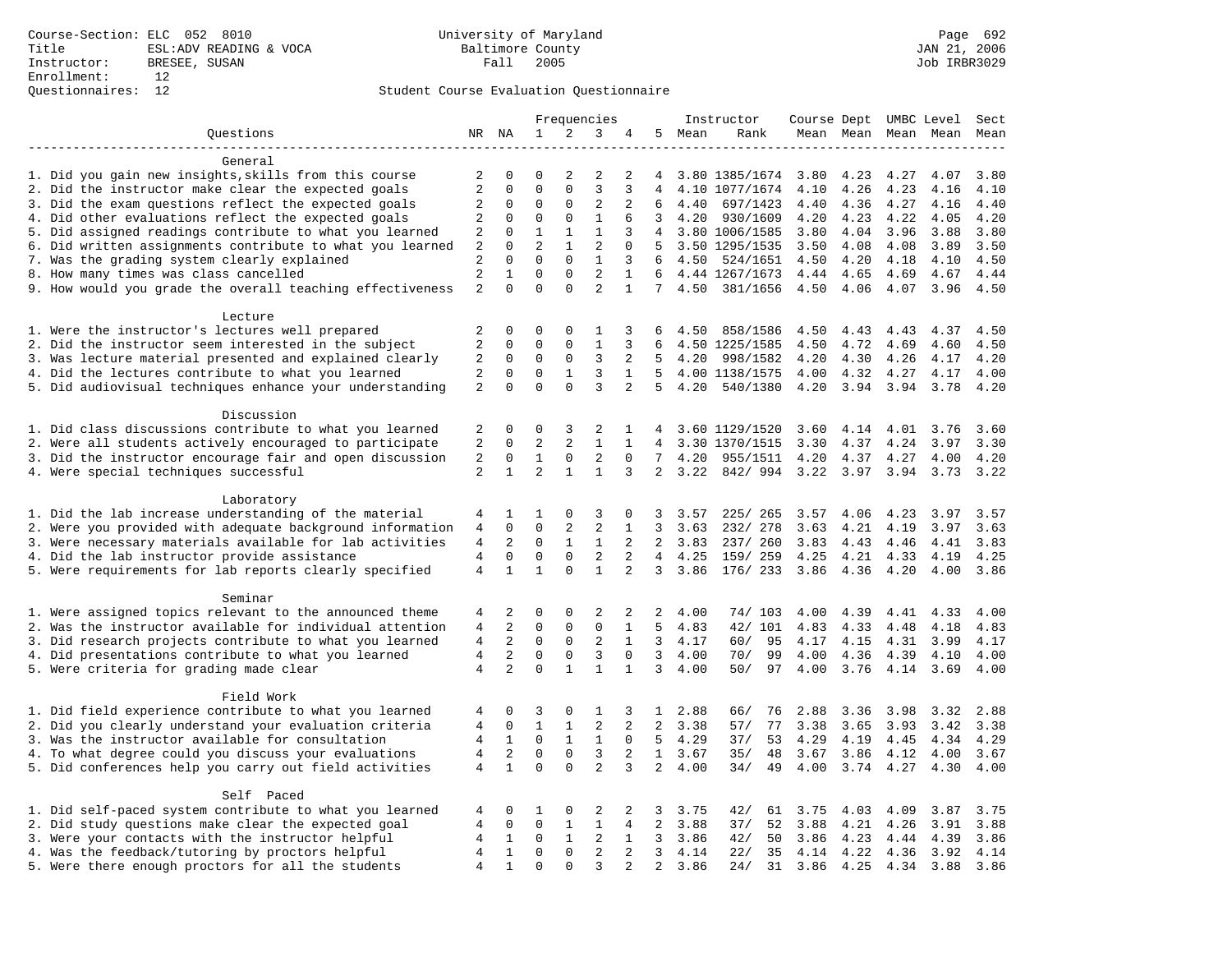|                    | Course-Section: ELC 052 8010 | University of Maryland                  | Page 692     |
|--------------------|------------------------------|-----------------------------------------|--------------|
| Title              | ESL:ADV READING & VOCA       | Baltimore County                        | JAN 21, 2006 |
| Instructor:        | BRESEE, SUSAN                | 2005<br>Fall                            | Job IRBR3029 |
| Enrollment:        |                              |                                         |              |
| Ouestionnaires: 12 |                              | Student Course Evaluation Questionnaire |              |

| Credits Earned | Cum. GPA |               |   | Expected Grades |          | Reasons             |        | Type                        |    | Majors                            |  |
|----------------|----------|---------------|---|-----------------|----------|---------------------|--------|-----------------------------|----|-----------------------------------|--|
| $00 - 27$      |          | $0.00 - 0.99$ |   | Α               | 5        | Required for Majors |        | Graduate                    | 0  | Major                             |  |
| $28 - 55$      | 0        | $1.00 - 1.99$ |   | В               | 4        |                     |        |                             |    |                                   |  |
| $56 - 83$      | 0        | $2.00 - 2.99$ | 0 | $\sim$<br>◡     | 0        | General             |        | Under-grad                  | 12 | Non-major                         |  |
| $84 - 150$     |          | $3.00 - 3.49$ |   | D               | 0        |                     |        |                             |    |                                   |  |
| Grad.          | 0        | $3.50 - 4.00$ |   | F               |          | Electives           |        |                             |    | #### - Means there are not enough |  |
|                |          |               |   | Ρ               | 0        |                     |        | responses to be significant |    |                                   |  |
|                |          |               |   |                 | $\Omega$ | Other               | $\sim$ |                             |    |                                   |  |
|                |          |               |   | C               |          |                     |        |                             |    |                                   |  |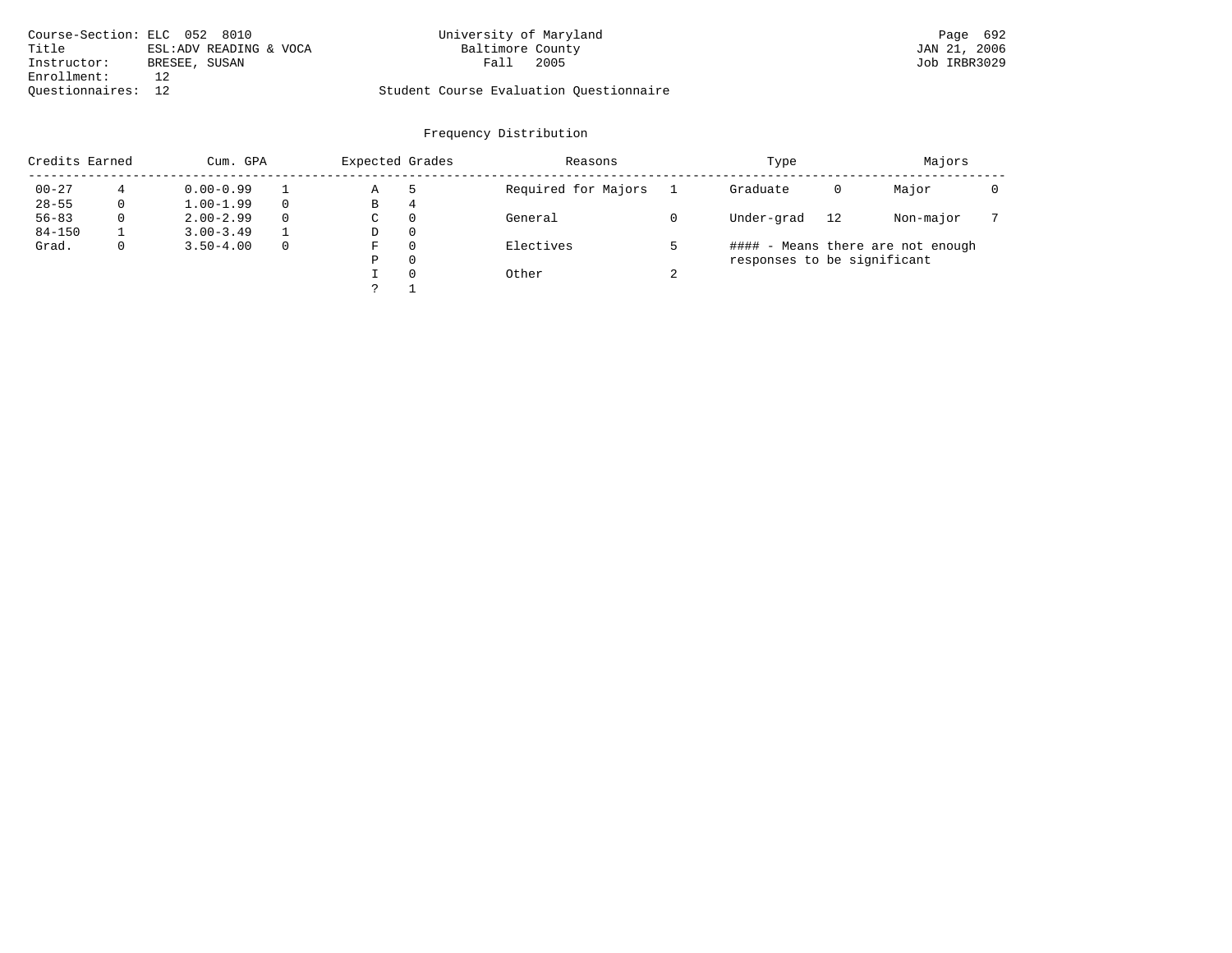|                                                           | Frequencies |          |              |          |          | Instructor |              | Course Dept |                | UMBC Level |      | Sect |      |      |
|-----------------------------------------------------------|-------------|----------|--------------|----------|----------|------------|--------------|-------------|----------------|------------|------|------|------|------|
| Ouestions                                                 | NR          | ΝA       |              |          | 3        |            | 5.           | Mean        | Rank           | Mean       | Mean | Mean | Mean | Mean |
| General                                                   |             |          |              |          |          |            |              |             |                |            |      |      |      |      |
| 1. Did you gain new insights, skills from this course     |             |          |              |          |          |            |              |             | 4.00 1196/1674 | 4.00       | 4.23 | 4.27 | 4.07 | 4.00 |
| 2. Did the instructor make clear the expected goals       | $\Omega$    | $\Omega$ | $\Omega$     | $\Omega$ | $\Omega$ |            | 0            |             | 4.00 1146/1674 | 4.00       | 4.26 | 4.23 | 4.16 | 4.00 |
| 3. Did the exam questions reflect the expected goals      | ∩           | $\cap$   | $\Omega$     | $\cap$   |          | $\Omega$   | O.           |             | 3.00 1363/1423 | 3.00       | 4.36 | 4.27 | 4.16 | 3.00 |
| 4. Did other evaluations reflect the expected goals       | $\Omega$    | $\Omega$ | $\Omega$     | $\Omega$ | $\cap$   |            | O.           |             | 4.00 1094/1609 | 4.00       | 4.23 | 4.22 | 4.05 | 4.00 |
| 5. Did assigned readings contribute to what you learned   | $\Omega$    |          | O            | $\Omega$ | ∩        |            | 0            | 4.00        | 769/1585       | 4.00       | 4.04 | 3.96 | 3.88 | 4.00 |
| 6. Did written assignments contribute to what you learned | 0           |          | <sup>0</sup> |          | $\Omega$ |            | O.           | 4.00        | 870/1535       | 4.00       | 4.08 | 4.08 | 3.89 | 4.00 |
| 7. Was the grading system clearly explained               | $\Omega$    |          | $\Omega$     | $\Omega$ | $\Omega$ |            |              | 5.00        | 1/1651         | 5.00       | 4.20 | 4.18 | 4.10 | 5.00 |
| 8. How many times was class cancelled                     | $\Omega$    |          | $\Omega$     |          |          |            | <sup>n</sup> |             | 4.00 1566/1673 | 4.00       | 4.65 | 4.69 | 4.67 | 4.00 |
| Lecture                                                   |             |          |              |          |          |            |              |             |                |            |      |      |      |      |
| 1. Were the instructor's lectures well prepared           |             |          |              |          |          |            |              |             | 3.00 1539/1586 | 3.00       | 4.43 | 4.43 | 4.37 | 3.00 |
| 2. Did the instructor seem interested in the subject      | 0           | $\Omega$ | $\Omega$     |          |          | $\Omega$   | 0            |             | 3.00 1574/1585 | 3.00       | 4.72 | 4.69 | 4.60 | 3.00 |
| 3. Was lecture material presented and explained clearly   | $\Omega$    | 0        | $\Omega$     |          | $\Omega$ |            | O.           |             | 4.00 1129/1582 | 4.00       | 4.30 | 4.26 | 4.17 | 4.00 |
| 4. Did the lectures contribute to what you learned        | $\Omega$    |          | $\Omega$     | $\Omega$ | $\Omega$ |            | <sup>n</sup> |             | 4.00 1138/1575 | 4.00       | 4.32 | 4.27 | 4.17 | 4.00 |
| 5. Did audiovisual techniques enhance your understanding  | $\Omega$    |          | U            |          | ∩        |            | O.           | 4.00        | 666/1380       | 4.00       | 3.94 | 3.94 | 3.78 | 4.00 |
| Discussion                                                |             |          |              |          |          |            |              |             |                |            |      |      |      |      |
| 1. Did class discussions contribute to what you learned   |             | $\Omega$ | 0            | 0        | $\Omega$ |            |              | 4.00        | 810/1520       | 4.00       | 4.14 | 4.01 | 3.76 | 4.00 |
| 2. Were all students actively encouraged to participate   | 0<br>0      | $\Omega$ | $\Omega$     | $\Omega$ | $\Omega$ |            | 0            |             | 4.00 1024/1515 | 4.00       | 4.37 | 4.24 | 3.97 | 4.00 |
| 3. Did the instructor encourage fair and open discussion  |             |          |              |          |          |            |              |             | 4.00 1050/1511 | 4.00       | 4.37 | 4.27 | 4.00 | 4.00 |

| Credits Earned | Cum. GPA |               |          | Expected Grades |          | Reasons             | Type                        |   | Majors                            |  |
|----------------|----------|---------------|----------|-----------------|----------|---------------------|-----------------------------|---|-----------------------------------|--|
| $00 - 27$      |          | $0.00 - 0.99$ | $\Omega$ | Α               | - 1      | Required for Majors | Graduate                    | 0 | Major                             |  |
| $28 - 55$      | $\Omega$ | $1.00 - 1.99$ | $\Omega$ | В               | 0        |                     |                             |   |                                   |  |
| $56 - 83$      | 0        | $2.00 - 2.99$ | $\Omega$ | C               | 0        | General             | Under-grad                  |   | Non-major                         |  |
| $84 - 150$     | $\Omega$ | $3.00 - 3.49$ | $\Omega$ | D               | 0        |                     |                             |   |                                   |  |
| Grad.          | 0        | $3.50 - 4.00$ | $\Omega$ | F               | 0        | Electives           |                             |   | #### - Means there are not enough |  |
|                |          |               |          | Ρ               | 0        |                     | responses to be significant |   |                                   |  |
|                |          |               |          |                 | $\Omega$ | Other               |                             |   |                                   |  |
|                |          |               |          |                 | $\Omega$ |                     |                             |   |                                   |  |